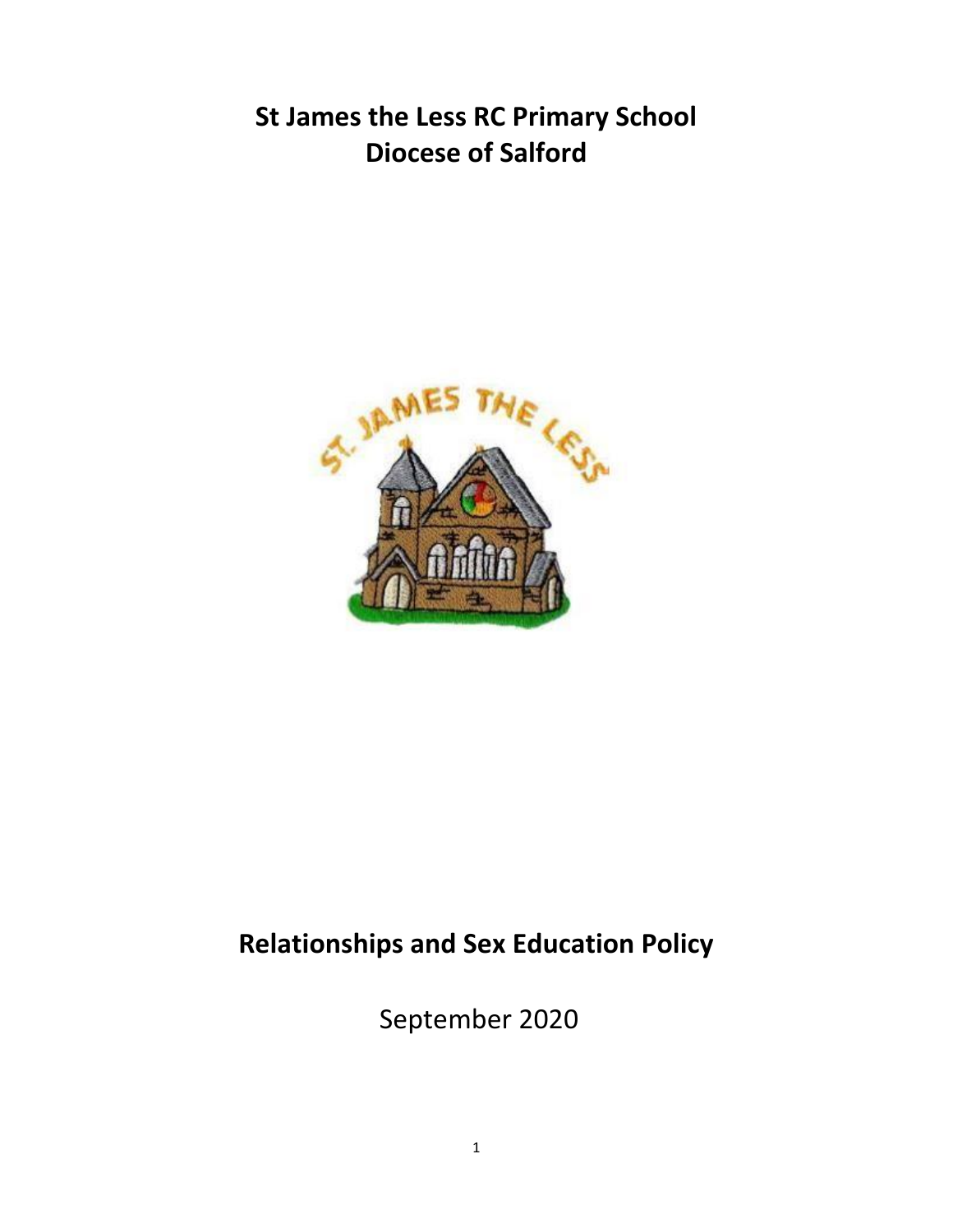**Relationships and Sex Education Policy St James the Less RC Primary School Diocese of Salford**

#### **Our Mission Statement**



Our Mission Statement commits us to the education of the whole child and we believe that Relationships and Sex Education (RSE) is an integral part of this education. It is in this context that we commit ourselves, in partnership with parents<sup>1</sup>, to provide children and young people with a "positive and prudent [relationships and] sexual education"<sup>2</sup> which is compatible with their physical, cognitive, psychological, and spiritual maturity, and rooted in the Catholic vision of education and the human person.

In this policy the Governors and teachers, in partnership with pupils and their parents, set out their aims and their approach to RSE in the school.

#### **Implementation and Review of Policy**

Implementation of the policy will take place after consultation with the Governors in the Summer term 2021

This policy will be reviewed every 2 years by the Headteacher, RSE Co-ordinator (shared responsibility PSHE and RE Lead), the Governing Body and Staff.

#### **Dissemination**

 $\overline{a}$ 

The policy will be given to all members of the Governing Body and all teaching and nonteaching members of staff. Details of the policy and content of the RSE curriculum will be

 $<sup>1</sup>$  Parents is used to refer to carers, guardians and parents.</sup>

<sup>2</sup> *Gravissimum Educationis* 1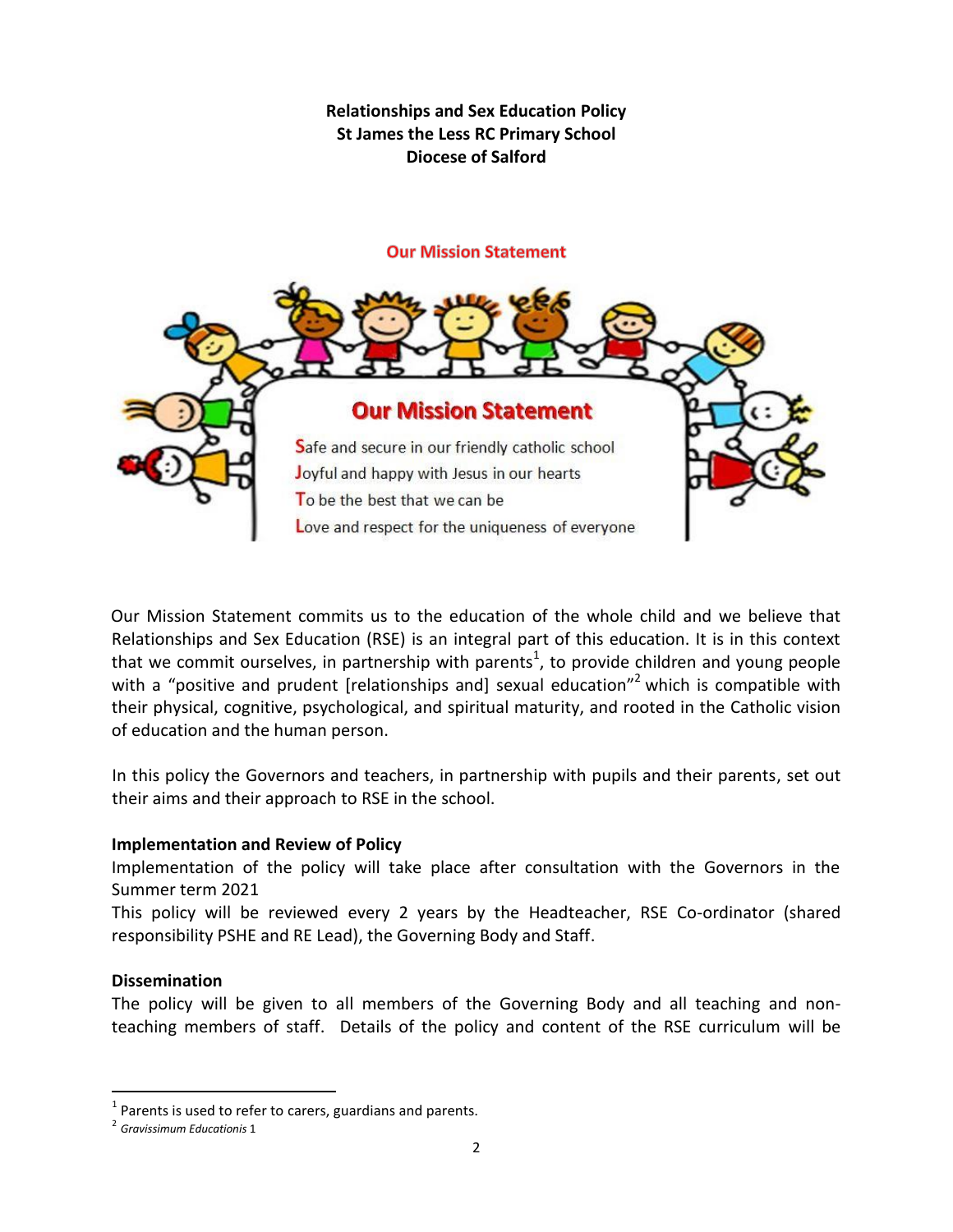published on the school's web site. Copies of the policy will be available to all registered parents on request and a copy is available in the school office.

### **Statutory Curriculum Requirements**

The statutory framework that surrounds education about human relationships largely falls within three key areas.

- The National Curriculum (2014)
- Statutory Guidance: 'Sex and Relationships Education Guidance' (2000)
- The Children's Act (2004)

|                                                                            | <b>Funded</b><br>Maintained<br>State<br><b>Schools Requirements</b>                                                                                                                                                                                                                                                                     |
|----------------------------------------------------------------------------|-----------------------------------------------------------------------------------------------------------------------------------------------------------------------------------------------------------------------------------------------------------------------------------------------------------------------------------------|
| <b>Whole Curriculum</b>                                                    | Every state-funded school must offer a curriculum which is<br>balanced and broadly based and which: -promotes the spiritual,<br>moral, cultural, mental and physical development of pupils at<br>the school and of society;<br>-prepares pupils at the school for the opportunities,<br>responsibilities and experiences of later life. |
| Health<br>Personal, Social,<br>8 <sup>1</sup><br><b>Economic Education</b> | Department for Education: all schools should make provision for<br>PSHE, drawing on best practice. Schools are free to develop<br>their own PSHE programme to reflect the needs of their pupils.                                                                                                                                        |
| Relationships<br>Sex<br>and<br><b>Education Guidance</b>                   | Any school that provides SRE has a statutory duty to have due<br>regard to Sex and Relationships Education Guidance DfEE 2000                                                                                                                                                                                                           |
| <b>National Curriculum</b>                                                 | Statutory sex education forms part of the science programmes<br>of study across Key Stages 1-2                                                                                                                                                                                                                                          |
| Sex<br>and<br><b>Education Policy</b>                                      | Relationships DfEE Guidance (2000) states that all schools should have an up<br>to date RSE policy available for inspection and on request for<br>parents or carers.                                                                                                                                                                    |

In Catholic education, the reasons for our teaching of RSE go further.

## **Aim of Catholic Relationships and Sex Education**

The aim of Catholic RSE is rooted in a particular context, that Catholic Christianity is a living tradition of lifelong learning in the knowledge and love of God. This learning is not additional to learning about ourselves and our relationships with others and the world, but constitutive of such learning because it treats of God and of all things, in their relationship to God as their beginning and their end, their origin and destiny. $3$ 

 $\overline{a}$ 

<sup>3</sup> Thomas Aquinas, *Summa Theologiae,* 1a, q.1, ad2; q.1, a. 7. C.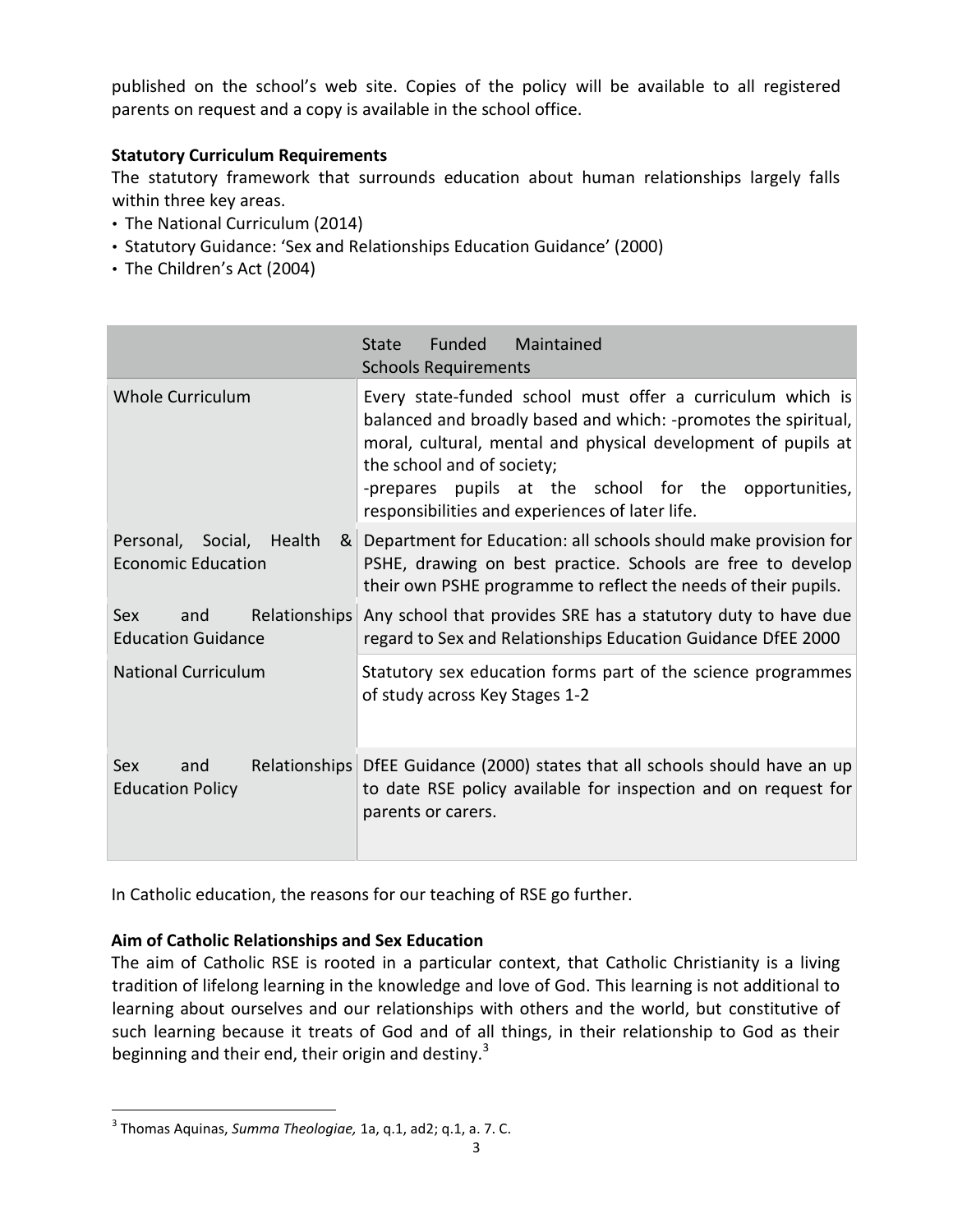*'God is love and anyone who lives in love lives in God and God lives in him.'* (1 Jn. 4:16)

'*I have come that they may have life and have it to the full.'* (Jn.10:10)

'*God created man in the image of himself, in the image of God he created him, male and female he created them.'* (Gen. 1:27)

We teach RSE precisely because of our Christian beliefs about God and about the human person. At the heart of the Christian life is the Trinity, God the Father, God the Son and God the Holy Spirit. This communion of love at the heart of God reveals that the desire for fulfilling and flourishing human relationships, is God-given. 'Communities are brought into being by the participation of men and women, responding to the divine impulse to love and to be loved – which was implanted by the God who created them.<sup>,4</sup> In short, human beings are not simply created to be relational, but created to love and to be loved just as God is love.

The belief that God became man in Christ animates our approach to RSE. The Incarnation endows the human form with an extraordinary dignity and shows that our relationship with our own bodies is not casual but infused with the Holy Spirit<sup>5</sup>. Humanity is called to embrace Christ's invitation to follow him, because the encounter with Christ gives life a decisive direction – gives life to the full.

The belief in the unique dignity of the human person made in the image and likeness of God underpins our approach to RSE. We believe that everyone possesses a 'basic dignity that comes from God, not from any human quality or accomplishment, not from race, or gender, age or economic status'.<sup>6</sup> As a consequence, not only is every member of the school community worthy of great respect but gender and sexuality are seen as God's gift, reflect God's beauty, and share in the divine creativity.

Following the guidance of the Bishops of England and Wales and as advocated by the DFE RSE will be firmly embedded in the PSHE framework. The school will aim to ensure, through a faith motivated person centred approach that all pupils, appropriate to their age, level of maturity and developmental needs, develop the necessary attitudes and values, the personal and social skills, and knowledge and understanding to ensure that they have the capacity to make sound judgements, good choices and enjoy relationships based on love, mutual respect, dignity and responsibility free from any abuse or exploitation and to accept their own and others' sexuality in positive ways and as a gift essential to their personal identity.

## **Values and Virtues**

 $\overline{a}$ 

Our programme enshrines Catholic values relating to the importance of stable relationships, marriage and family life. It also promotes those virtues which are essential to God's call to love others with a proper respect for their dignity and the dignity of the human body. The following

<sup>&</sup>lt;sup>4</sup> The Common Good in Education, p. 6, Catholic Education Service 1997.

<sup>&</sup>lt;sup>5</sup> 'Your body, you know, is the temple of the Holy Spirit, who is in you since you received him from God. You are not your own property … That is why you should use your body for the glory of God' 1 Cor. 6:19-20

<sup>&</sup>lt;sup>6</sup> The Common Good in Education, p. 6.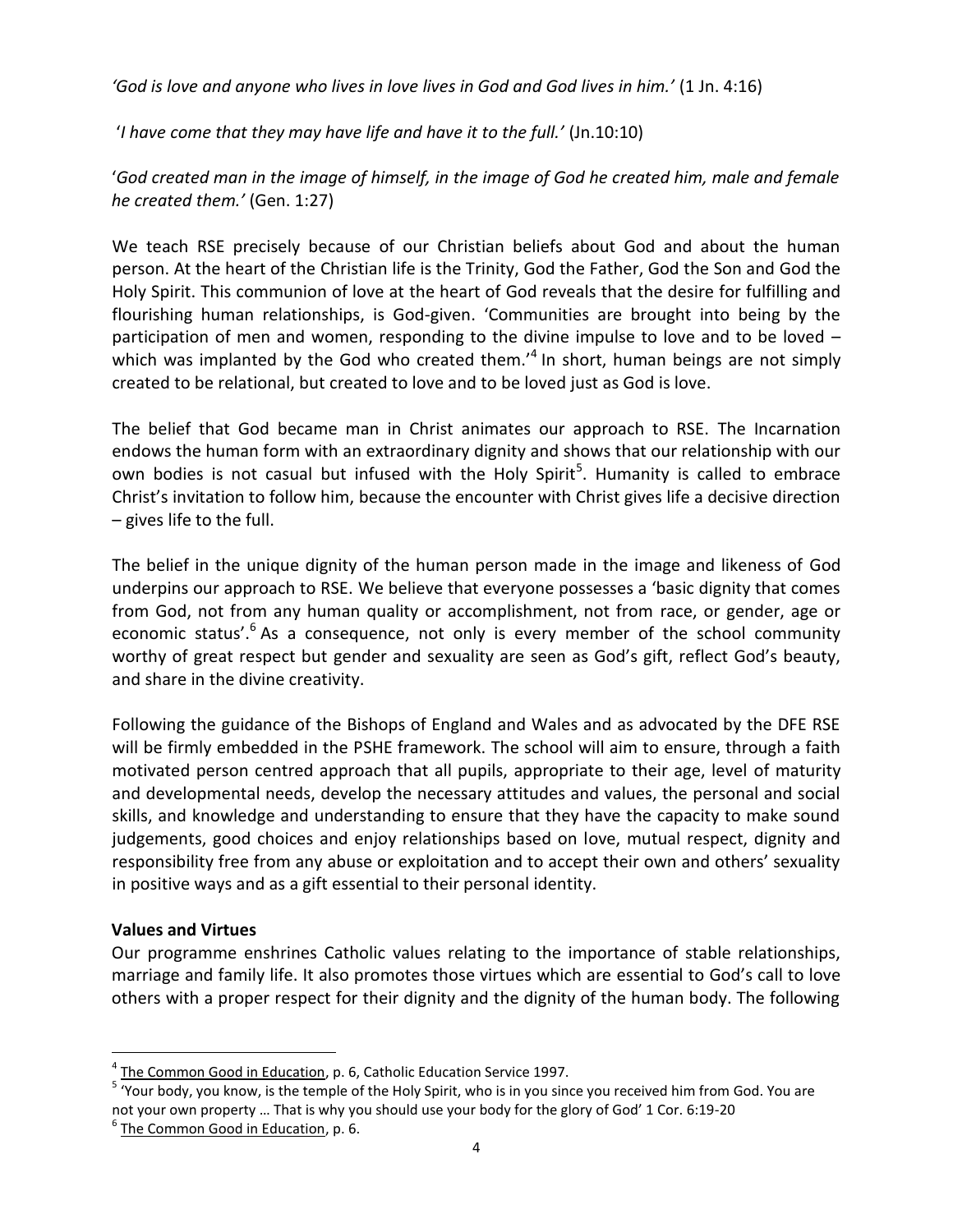virtues will be explicitly explored and promoted: love, mercy, compassion, faithfulness, temperance (chastity), fortitude and prudence.

Our approach acknowledges that all pupils have a fundamental right to have their life respected whatever household they come from and support will be provided to help pupils deal with different sets of values.

## **Defining Relationships and Sex Education**

In RSE children will learn about their spiritual, social, moral, emotional and physical development in ways appropriate to their age, level of maturity and developmental needs. We promote and teach the importance of love for relationships. The teaching of sexuality and will be placed in the context of Catholic Church teaching.

The DFE guidance defines RSE as "lifelong learning about physical, moral and emotional development. It is about the understanding of the importance of marriage and family life, stable and loving relationships, respect, love and care. It is also about the teaching of sex, sexuality and sexual health"<sup>7</sup>. The DFE identifies three main elements: "attitudes and values, personal and social skills, and knowledge and understanding"<sup>8</sup>.

# **Objectives**

To develop the following **attitudes and virtues**:

- reverence for the gift of human sexuality;
- respect for the dignity of every human being in their own person and in the person of others;
- joy in the goodness of the created world and their own bodily natures;
- responsibility for their own actions and a recognition of the impact of these on others;
- recognising and valuing their own sexual identity and that of others;
- celebrating the gift of life-long, self-giving love;
- recognising the importance of marriage and family life;

To develop the following **personal and social skills**:

- making sound judgements and good choices which have integrity and which are respectful of the individual's commitments;
- loving and being loved, and the ability to form friendships and loving, stable relationships free from exploitation, abuse and bullying;
- managing emotions within relationships, and when relationships break down, with confidence, sensitivity and dignity;
- managing conflict positively, recognising the value of difference;
- cultivating humility, mercy and compassion, learning to forgive and be forgiven;
- developing self-esteem and confidence, demonstrating self-respect and empathy for others;

 $\overline{a}$ 

<sup>&</sup>lt;sup>7</sup> Sex and Relationship Education Guidance, DfEE, 2000

 $^8$  ibid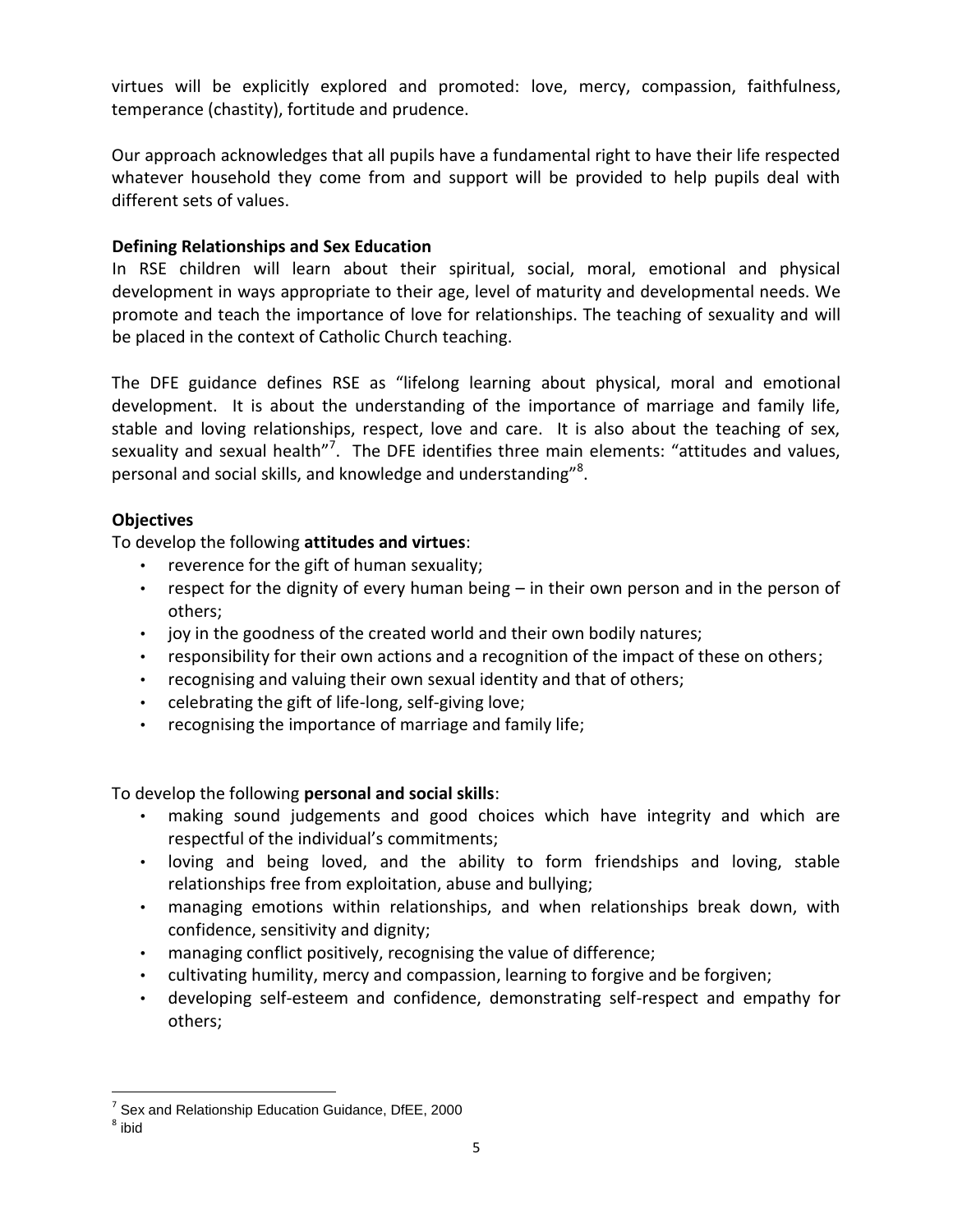• building resilience and the ability to resist unwanted pressures, recognising the influence and impact of the media, internet and peer groups and so developing the ability to assess pressures and respond appropriately;

### To **know and understand**:

- the Church's teaching on relationships and the nature and meaning of love;
- the Church's teaching on marriage and the importance of marriage and family life;
- the centrality and importance of virtue in guiding human living and loving;
- the physical and psychological changes that accompany puberty;

#### **Entitlement and Delivery**

#### **Inclusion and differentiated learning**

We will ensure RSE is sensitive to the different needs of individual pupils in respect to pupils' different abilities, levels of maturity and personal circumstances; for example their own sexual orientation, faith or culture and is taught in a way that does not subject pupils to discrimination. Lessons will also help children to realise the nature and consequences of discrimination, teasing, bullying and aggressive behaviours (including cyber-bullying), use of prejudice-based language and how to respond and ask for help. (In looking at these questions, it is important to draw links to the school's inclusion policy). Pupils with particular difficulties whether of a physical or intellectual nature will receive appropriately differentiated support in order to enable them to achieve mature knowledge, understanding and skills. Teaching methods will be adapted to meet the varying needs of this group of pupils.

Learning about RSE in PSHE classes will link to/complement learning in those areas identified in the RSE audit.

## **Equalities obligations**

The governing body have wider responsibilities under the Equalities Act 2010 and will ensure that our school strives to do the best for all of the pupils, irrespective of disability, educational needs, race, nationality, ethnic or national origin, pregnancy, maternity, sex, gender identity, religion or sexual orientation or whether they are looked after children.

#### **Content of RSE**

Three aspects of RSE - attitudes and values, knowledge and understanding, and personal and social skills will be provided in three inter-related ways: the whole school / ethos dimension; a cross-curricular dimension and a specific relationships and curriculum. The objectives, resources we will use and vocabulary taught in each year group are outlined below.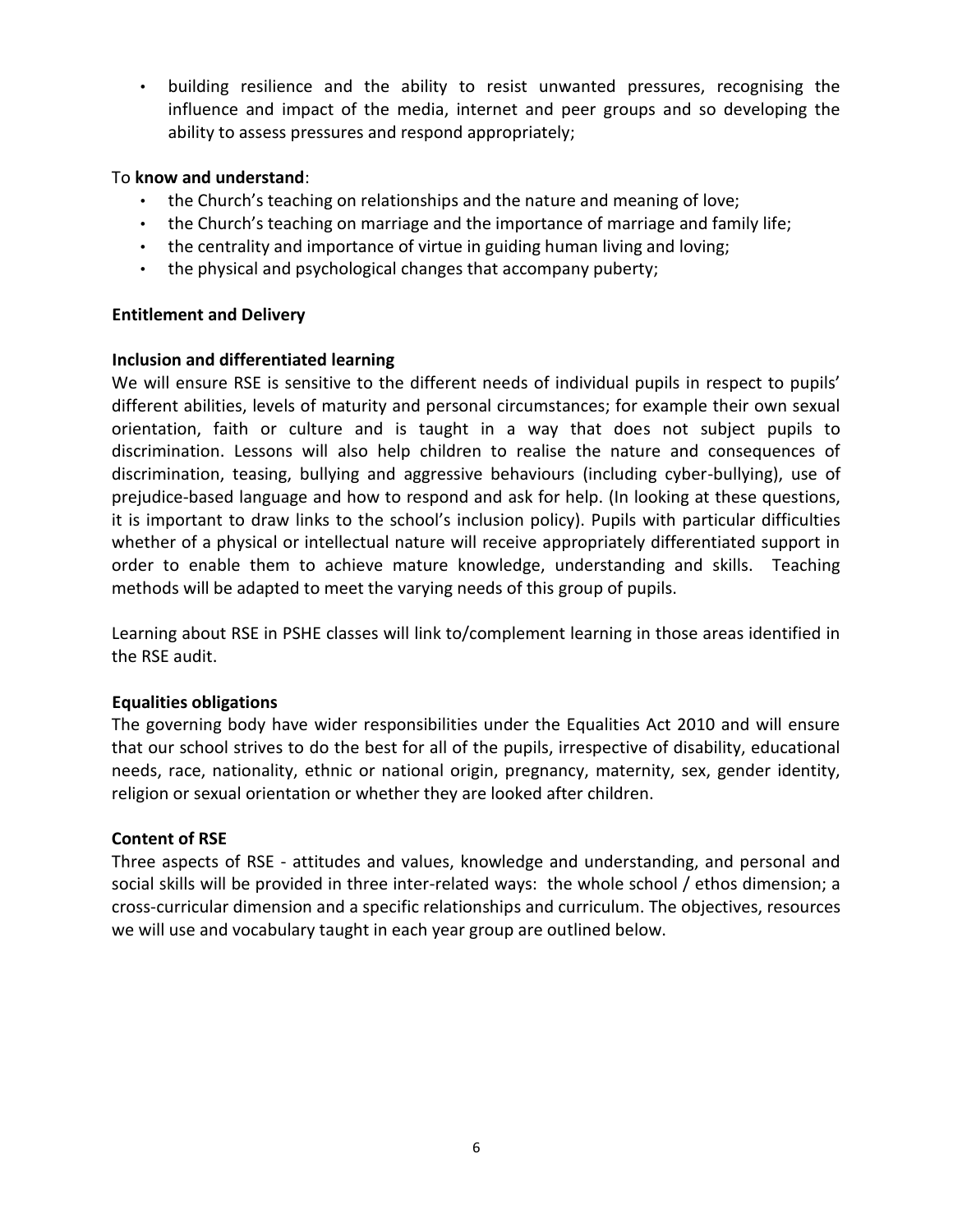| Year group | Subject                                                                          |
|------------|----------------------------------------------------------------------------------|
| Year 1     | Different types of family, what private means, different types of touch          |
|            | (good and bad), seeking permission and correct body part names                   |
| Year 2     | How to be a good friend, difference between surprises and secrets, asking        |
|            | for help if they are unsafe and correct body part names                          |
| Year 3     | Different types of families, caring for each other, who to tell if relationships |
|            | are making them feel unhappy, privacy and personal boundaries and                |
|            | correct body part names                                                          |
| Year 4     | Healthy friendships, respect, online safety, peer pressure, keeping secrets,     |
|            | risks, bodily changes, periods (girls only)                                      |
| Year 5     | Healthy friendships, peer pressure, seeking support in relation to unhealthy     |
|            | friendships, physical touch and responding to unacceptable touch and             |
|            | personal identity (biological sex) puberty                                       |
| Year 6     | Loving relationships and marriage, healthy and unhealthy friendship, peer        |
|            | pressure and puberty and independence as they grow                               |

#### **Resources we will use**

#### [PANTS underwear rule resources -](https://learning.nspcc.org.uk/media/1387/underwear-rule-resources-lesson-plan.pdf) lesson plan (nspcc.org.uk)

Medway- RSE lesson plans

Coram life education- Healthy relationships and growing and changing lesson plans [The Adoptables' Schools Toolkit \(coramlifeeducation.org.uk\)](https://www.coramlifeeducation.org.uk/adoptables/the-adoptables-toolkit--understanding-the-challenges-adopted-children-face-at-school-resources-for-911-yearolds)

Families and Relationships - [lesson plans for primary schools \(stonewall.org.uk\)](https://www.stonewall.org.uk/resources/families-and-relationships-lesson-plans-primary-schools)

[Online Safety for Children -](https://www.nspcc.org.uk/keeping-children-safe/online-safety/) Tips & Guides | NSPCC

[Resources Demo Page -](https://bettyeducation.com/teacher-notes/) betty education

Busy bodies- Puberty

Pop n Olly-Youtube (identity, LGBT)

No more boys and girls- series about gender stereotypes

No More Boys and Girls - [Can Our Kids Go Gender Free episode 1 -](https://www.youtube.com/watch?v=wN5R2LWhTrY) YouTube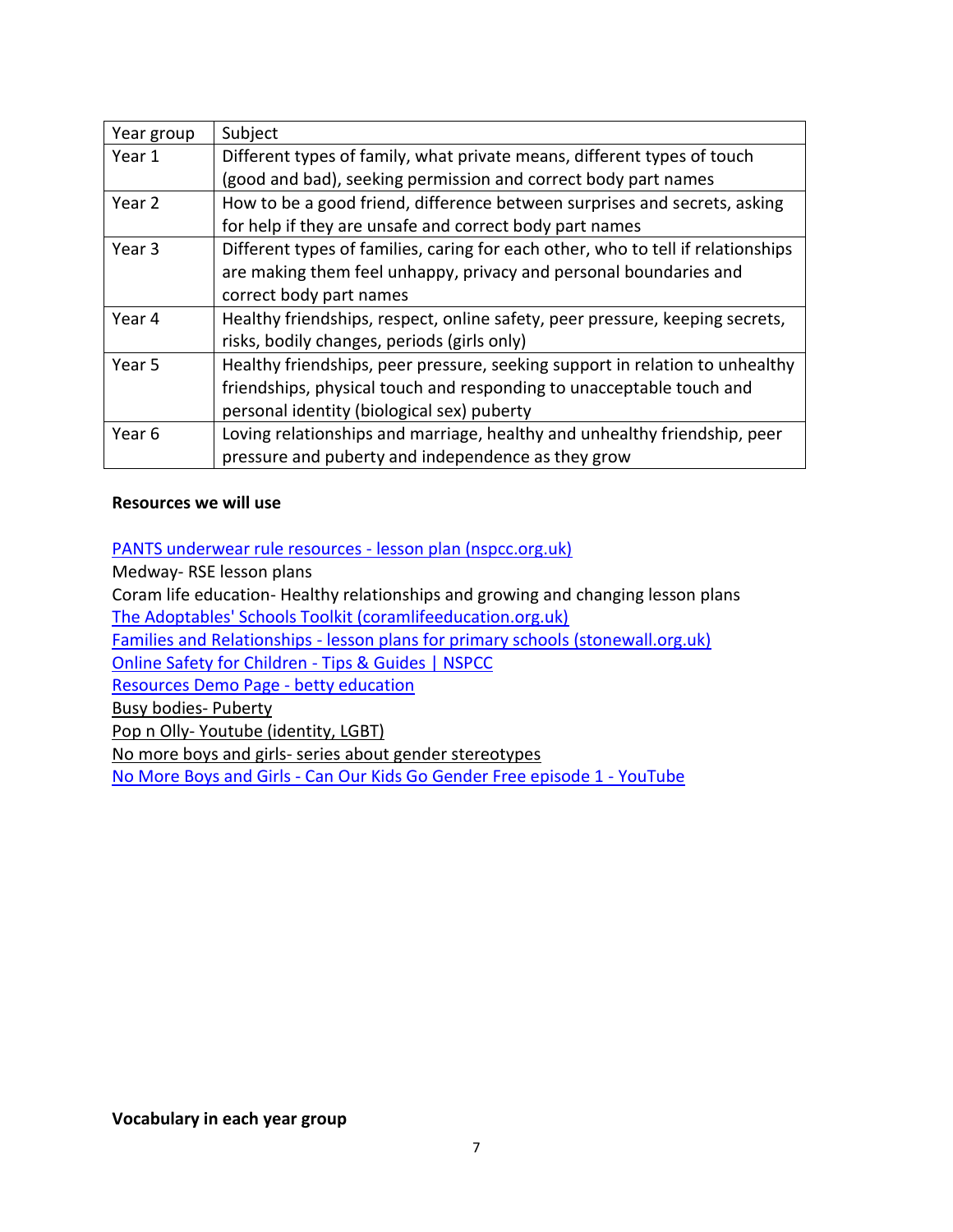|             | New Vocabulary that will be taught continuing from the previous year<br>groups:                                                                                                                                                           |
|-------------|-------------------------------------------------------------------------------------------------------------------------------------------------------------------------------------------------------------------------------------------|
| <b>EYFS</b> | love, relationships, family, male, female, vagina, penis, testicles, nipples,<br>breasts, private, consent                                                                                                                                |
| Year 1      | love, relationships, family, marriage, support, roles, community, male, female,<br>feelings, emotions, change, care, vagina, penis, testicles, nipples, breasts,<br>private, consent                                                      |
| Year 2      | vagina, penis, testicles, nipples, breasts, private, consent<br>homosexual                                                                                                                                                                |
| Year 3      | vagina, penis, testicles, nipples, breasts, private, consent<br>Homosexual, homophobic, biphobic, bisexual, transphobic, trans gender                                                                                                     |
| Year 4      | gender, hormones, spots/acne, hygiene, change, grow, mature, teenage, adult,<br>private parts                                                                                                                                             |
| Year 5      | Gender identity, sexual orientation, transsexual, bisexual, hetrosexual, gay,<br>lesbian, cells, puberty, voice 'breaks', period, bra, pubic hair, genitals, adam's<br>apple, menstruation, sanitary wear, sanitary towels/pads, tampons  |
| Year 6      | Attraction, relationship, friendship, couple, love, qualities, values, positive,<br>healthy, unhealthy, marriage, civil partnership, commitment, gender identity,<br>sexual orientation, transsexual, bisexual, hetrosexual, gay, lesbian |

## **Objectives for each year group**

EYFS

- About people who care for them, e.g. parents, sibling, grandparents, relatives, friends, teachers
- About the importance of telling someone- and how to tell them- if they are worried about something
- About what it means to keep something private, including parts of the body that are private
- To identify and name the main parts of the body including external genitalia (e.g. vagina, penis, testicles)

## Year 1

Heathy Relationships and Sex education

- About people who care for them, e.g. parents, sibling, grandparents, relatives, friends, teachers
- The role these different people play in children's lives and how they care for them
- What it means to be a family and how families are different, e.g. single parents, samesex parents, etc.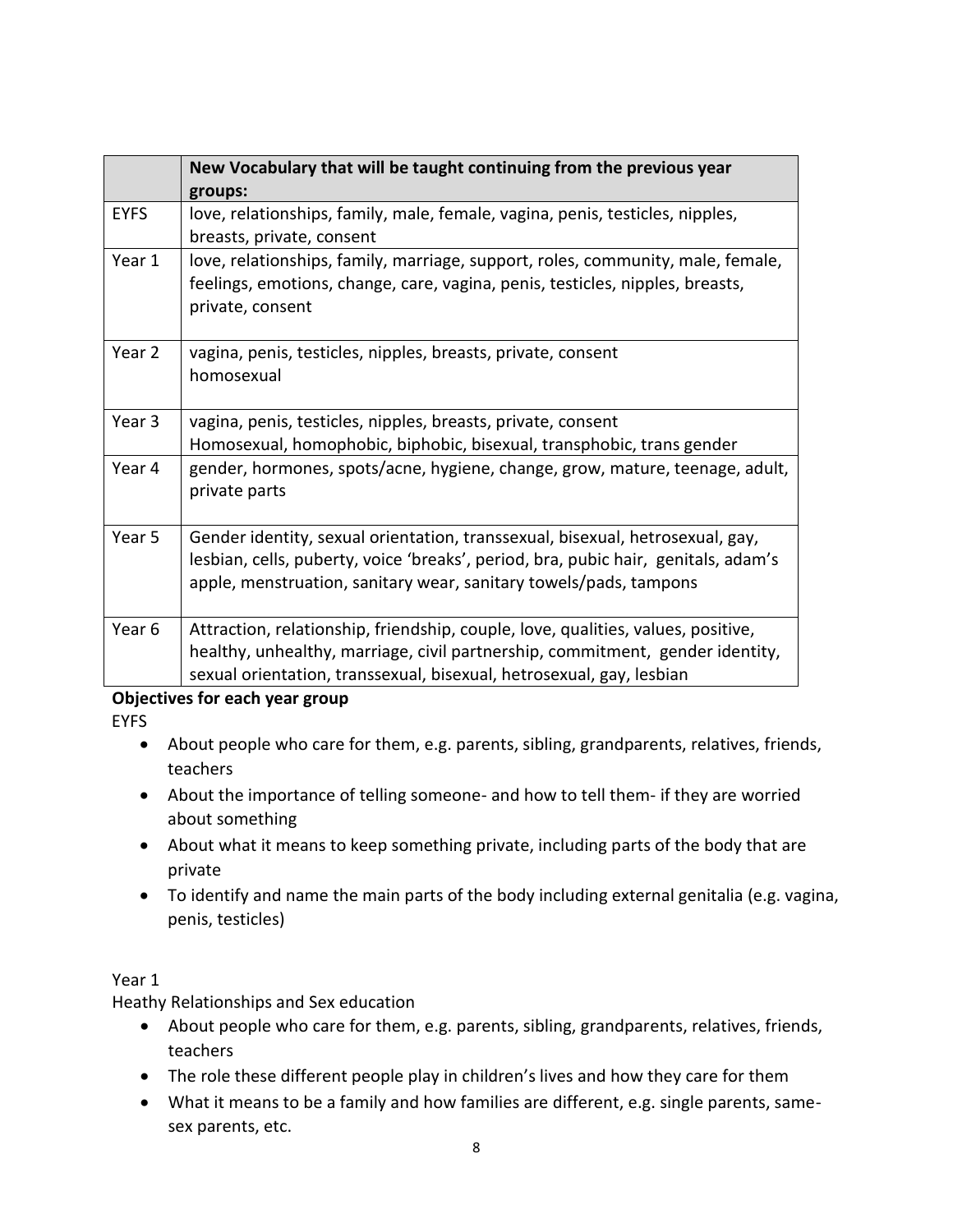- About the importance of telling someone- and how to tell them- if they are worried about something
- About situations when someone's body or feelings might be hurt and whom to go to for help
- About what it means to keep something private, including parts of the body that are private
- To identify different types of touch and how they make people feel (e.g. hugs, tickling, kisses and punches)
- How to respond if being touched makes them feel uncomfortable or unsafe
- When it is important to ask for permission to touch others
- How to ask for and give/not give permission
- To identify and name the main parts of the body including external genitalia (e.g. vagina, penis, testicles)

# Year 2

Healthy Relationships and Sex education

- How to be a good friend, e.g. kindness, listening, honesty
- About different ways that people meet and make friends
- Strategies for positive play with friends, e.g. joining in, including others, etc.
- About what causes arguments between friends
- How to positively resolve arguments between friends
- How to recognise, and ask for help, when they are feeling lonely or unhappy or to help someone else
- About the different between happy surprises and secrets that make them feel uncomfortable or worried and how to get help
- How to resist pressure to do something that feels uncomfortable or unsafe
- How to ask for help if they feel unsafe or worried and what vocabulary to use
- To identify and name the main parts of the body including external genitalia (e.g. vagina, penis, testicles)

# Year 3

Healthy Relationships and Sex education

- To recognise and respect that there are different types of families, including single parents, same-sex parents, step-parents, blended families, foster and adoptive parents
- That being part of a family provides support, stability and love
- About the positive aspects of being part of a family, such as spending time together and caring for each other
- About the different ways that people can care for each other e.g. giving encouragement or support in times of difficulty
- To identify if/when something in a family might make someone upset or worries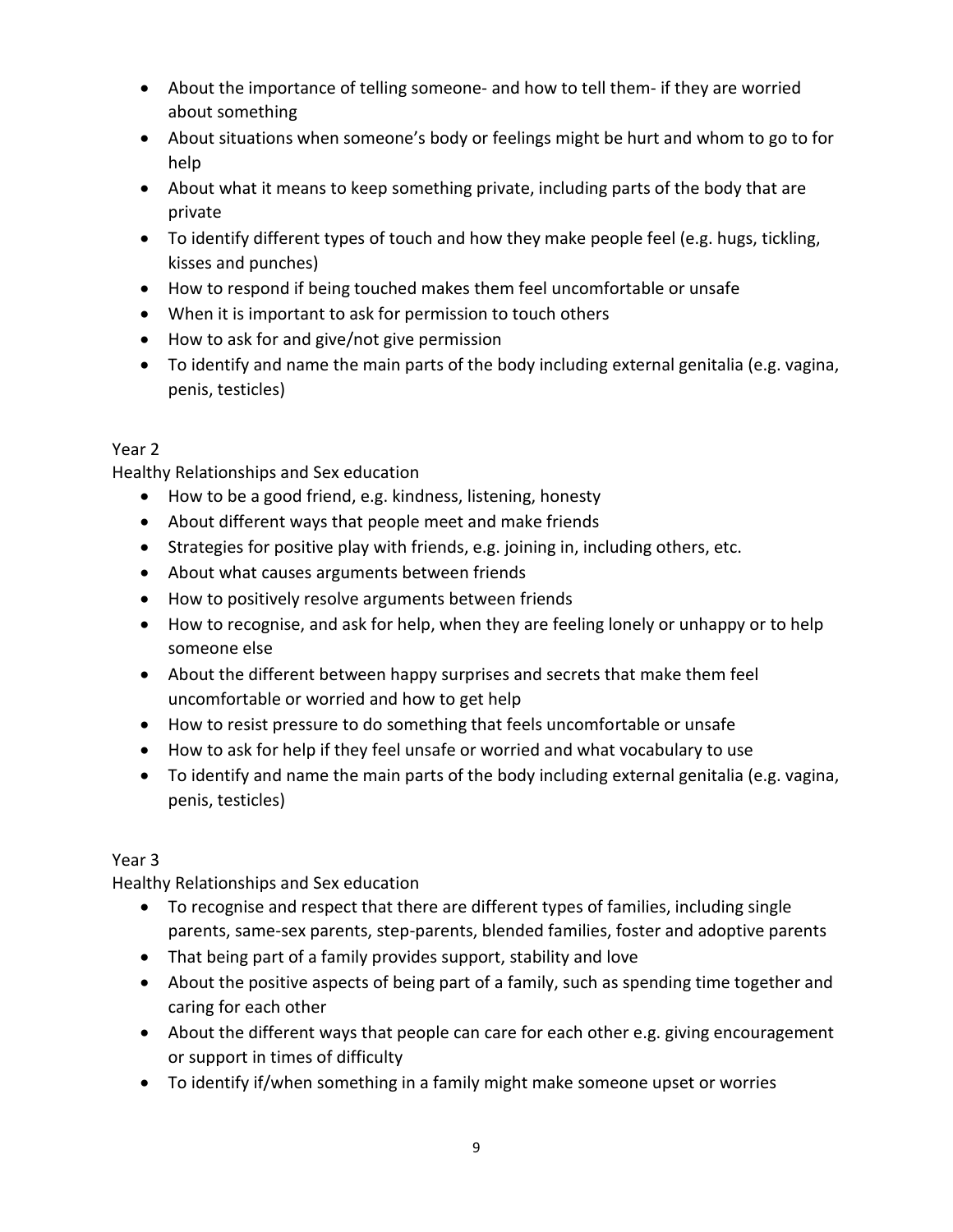- What to do and whom to tell if family relationships are making them feel unhappy or unsafe
- What is appropriate to share with friends, classmates, family and wider social groups including online
- About what privacy and personal boundaries are, including online
- To identify and name the main parts of the body including external genitalia (e.g. vagina, penis, testicles)

# Year 4

Healthy Relationships and Sex education

- About the features of positive healthy friendships such as mutual respect, trust and sharing interests
- Strategies to build positive friendships
- How to seek support with relationships if they feel lonely or excluded
- How to communicate respectfully with friends when using digital devices
- How knowing someone online differs to knowing someone face to face and that there are risks in communicating with someone they don't know
- What to do or whom to tell if they are worries about any contact online
- Recognise the difference between 'playful dares' and dares which put someone under pressure, at risk, or make them feel uncomfortable
- How to manage pressures associated with dares
- When it is right to keep or break confidence or share a secret
- How to recognise risks online such as harmful content or contact
- How people may behave different online including pretending to be someone they are not
- How to report concerns and seek help if worried or uncomfortable about someone's behaviour, including online
- Some key facts about the menstrual cycle (for the girls in class)

# Year 5

Healthy Relationships and Sex education

- What makes a healthy friendship and how to make people feel included
- Strategies to help someone feel included
- About peer influence and how it can make people feel or behave
- The impact of the need for peer approval in different situations, including online
- Strategies to manage peer influence and the need for peer approval e.g. exit strategies, assertive communication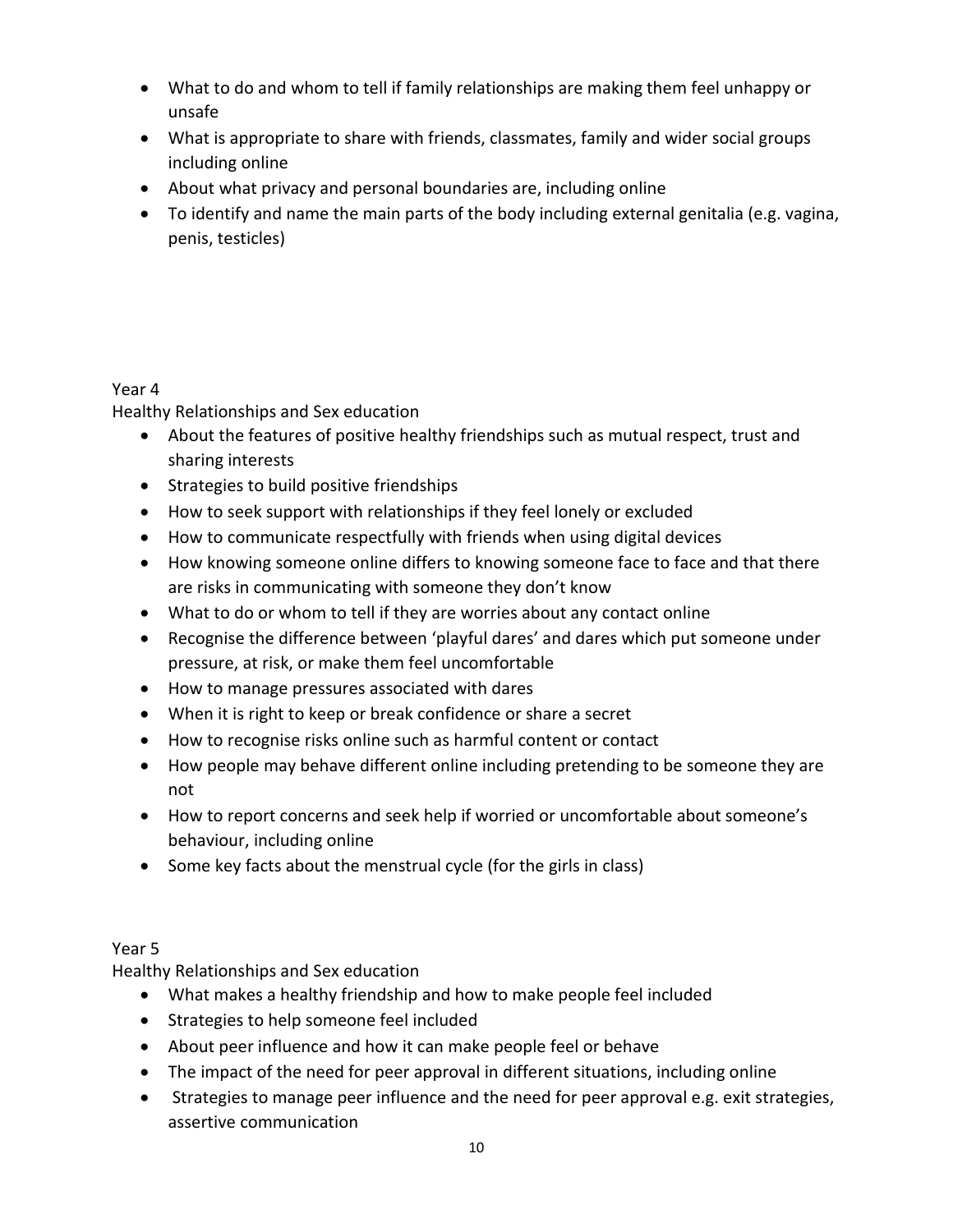- That it is common for friendships to experience challenges
- Strategies to positively resolve disputes and reconcile differences in friendships
- That friendships can change over time and the benefits of having new and different types of friends
- How to recognise if a friendship is making them feel unsafe, worried, or uncomfortable
- When and how to seek support in relation to friendships
- To identify what physical touch is acceptable, unacceptable, wanted or unwanted in different situations
- How to ask for, give and not give permission for physical contact
- How it feels in a person's mind and body when they are uncomfortable
- That it is never someone's fault if they have experiences unacceptable contact
- How to respond to unwanted or unacceptable physical contact
- That no one should ask them to keep a secret that makes them feel uncomfortable or try to persuade them to keep a secret they are worried about
- Whom to tell if they are concerned about unwanted physical contact
- About personal identity and what contributes to it, including race, sex, gender, family, faith, culture, hobbies, likes/dislikes
- That for some people their gender identity does not correspond with their biological sex
- How to recognise, respect and express their individuality and personal qualities
- How to identify external genitalia
- About the physical and emotional changes during puberty
- Key facts about the menstrual cycle and menstrual wellbeing
- Strategies to manage the changes during puberty including menstruation
- The importance of personal hygiene routines during puberty including washing regularly and using deodorant
- How to discuss the challenges of puberty with a trusted adult
- How to get information, help and advice about puberty

Year 6

Healthy Relationships and Sex education

- What it means to be attracted to someone and different kinds of loving relationships
- That people who love each other can be of any gender, ethnicity or faith
- The difference between gender identity and sexual orientation and everyone's right to be loved
- About the qualities of healthy relationships that help individuals flourish
- What marriage and civil partnerships mean e.g. a legal declaration of commitment made by two adults
- That people have the right to choose whom they marry or whether to get married
- To compare the features of a healthy and unhealthy friendship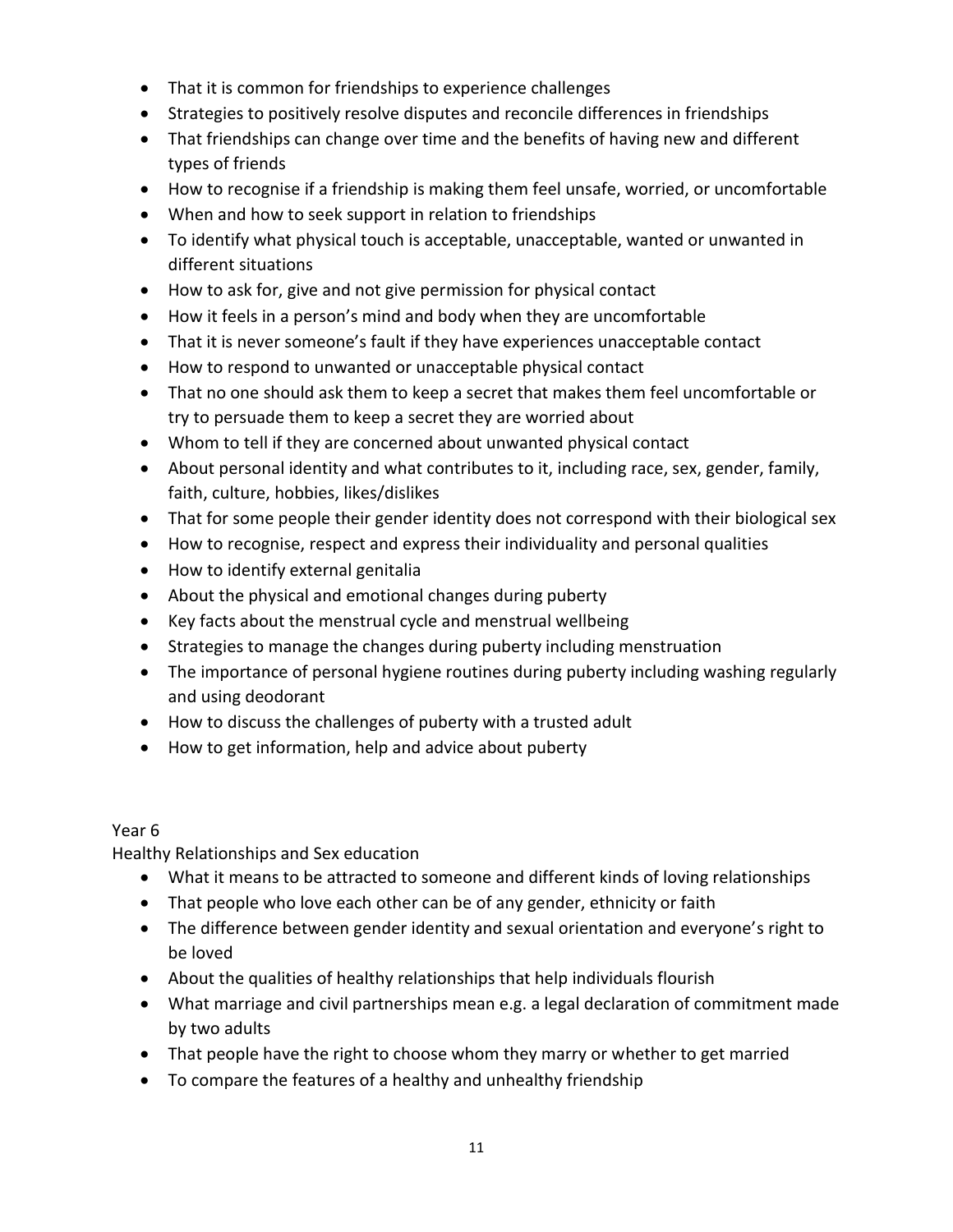- About the shared responsibility if someone is put under pressure to do something dangerous and something goes wrong
- Strategies to respond to pressure from friends including online
- How to assess the risk of different online 'challenges' and 'dares'
- How to recognise and respond to pressure from others to do something unsafe or that makes them feel worried or uncomfortable
- How to get advice and report concerns about personal safety, including online
- What consent means and how to seek and give/not give permission in different situations
- How to identify external genitalia
- About the physical and emotional changes during puberty
- Key facts about the menstrual cycle and menstrual wellbeing
- Strategies to manage the changes during puberty including menstruation
- The importance of personal hygiene routines during puberty including washing regularly and using deodorant
- How to discuss the challenges of puberty with a trusted adult
- How to get information, help and advice about puberty
- About what being more independent might be like, including how it may feel
- To recognise some of the changes as they grow up e.g. increasing independence

#### **Integrated curriculum**

The RSE programme will promote Catholic values and virtues in accordance with Church teaching and ensure that pupils are offered a range of viewpoints on issues. Pupils will also receive clear scientific information as well as covering the aspects of the law pertaining to RSE. We will ensure that pupils have access to the learning they need to stay safe, healthy and understand their rights as individuals. *Knowing about facts and enabling young people to explore differing viewpoints is not the same as promoting behaviour and is not incompatible with our school's promotion of Catholic teaching*.

The governors believe that children are best educated, protected from harm and exploitation by discussing such issues openly within the context of the RSE programme. The use of ground rules, negotiated between teachers and pupils, will help to create a supportive climate for discussion. Governors want to ensure that pupils can ask questions freely, be confident that their questions will be answered, and be sure that they will be free from bullying or harassment from other children and young people. (See also Sex and Relationship Guidance, 4.5 'Dealing with questions' 0116/2000, Department for Education and Employment, July 2000 for more detail)

St James the Less programme of study has a comprehensive resource bank with teaching strategies, guides, information for parents and online resources with assessment opportunities for each unit. It is reviewed by curriculum leads before and during implementation in consultation with staff and in adherence to this policy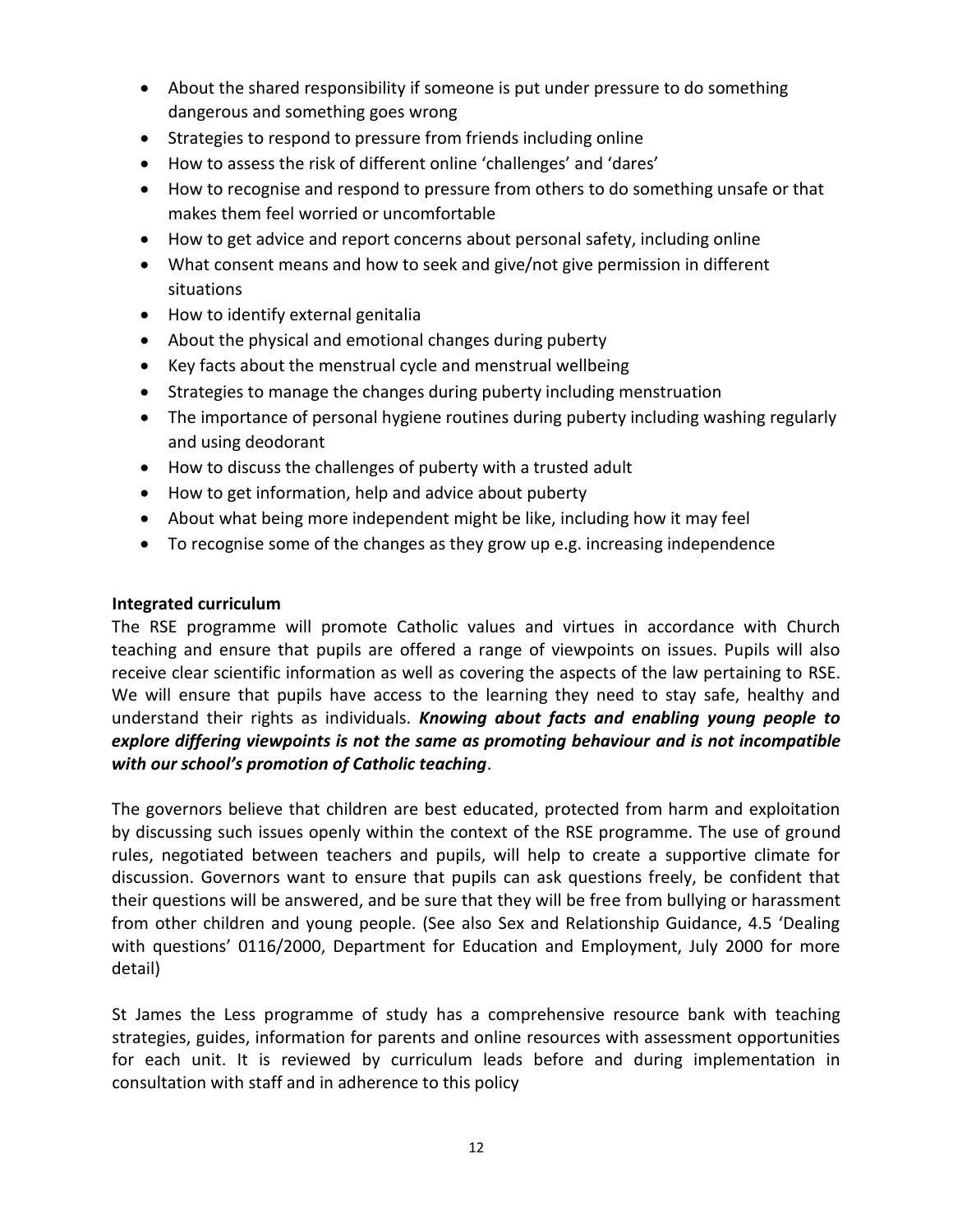#### **Roles and Responsibilities**

### **Parents**

Parents are the primary educators of their children. The school seeks to support and not replace them in this task. We recognise that parents sometimes experience and express difficulty in discussing RSE with their children. Support, understanding and advice will be offered to parents to deal with sensitive issues they may need to address. Parents will be informed by the wide range of communication methods used by teachers to parents (i.e. Dojo, Newsletters, texts) when the more sensitive aspects of RSE will be covered in order that they can be prepared to talk and answer questions about their children's learning.

Parents have been consulted about this policy before it was ratified by the governing body.

The school will also provide parents with opportunities for consultation on the RSE programme including during the process of its review and evaluation. They will be able to view the resources used by the school in the RSE programme. Our aim is that every parent will have full confidence in the school's RSE policy and programme.

Parents have the right to withdraw their children from RSE except in those elements which are required by the National Curriculum science orders. Should parents wish to withdraw their children they are asked to notify the school by contacting the headteacher. The school will support parents by providing material to help the children with their learning.

#### **Governors**

The Foundation Governors of Catholic schools are appointed by the Bishop in order to promote and safeguard the Catholic character of the school. Governors will consult on the policy and approve the RSE policy in accordance with the Catholic character of the school and in line with other policies. Governors will ensure that the policy is made available to parents and ensure that parents know of their right to withdraw their children. Governors will provide an effective system for the monitoring and evaluation of the RSE policy, programme and resources used. Finally, governors will ensure that the RSE policy places RSE within PHSE and provides effective coverage of the relevant National Curriculum science orders.

#### **Headteacher**

The Headteacher takes overall delegated responsibility for the implementation of this policy and for liaison with the Governing Body, parents, the Vicariate for Education and appropriate agencies.

## **PHSE / RSE Co-ordinator**

The co-ordinator with the headteacher has a general responsibility for supporting other members of staff in the implementation of this policy and will provide a lead in the dissemination of the information relating to RSE and the provision of Continuing Professional Development (CPD). At St James the Less this role is linked with the role of the RE Leader.

The co-ordinator will monitor the provision of the various dimensions of the programme by examining plans, schemes of work and gather responses from pupils through discussion or work scrutiny which may include whole-class workbooks.